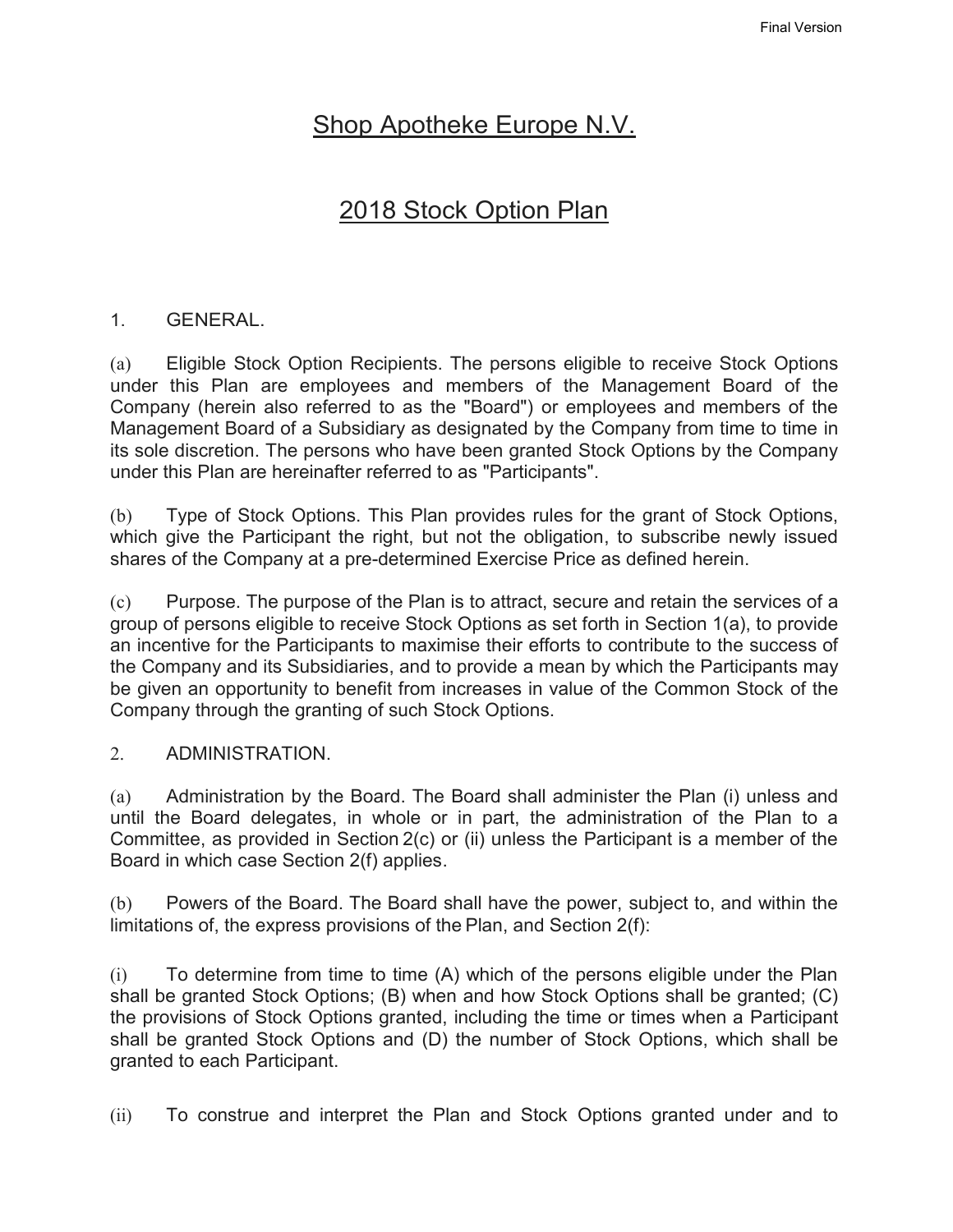establish, amend and revoke rules and regulations for administration of the Plan. The Board, in the exercise of this power, may correct any defect, omission, error or inconsistency in the Plan or the Stock Option Agreement, in a manner and to the extent it shall deem necessary or expedient to make the Plan fully effective.

(iii) To settle all controversies regarding the Stock Options granted under this Plan.

(iv) To accelerate the time at which Stock Options may first be exercised or the time during which Stock Options, or any part thereof, will vest, notwithstanding the provisions in the Plan stating the time at which it may first be exercised or the time during which it will vest.

(v) To suspend or terminate the Plan at any time. Suspension or termination of the Plan shall not impair rights and obligations of Stock Options that have vested while the Plan was in effect, except with the written consent of the affected Participant.

(vi) To amend the Plan in any respect the Board deems to be necessary or advisable as long as these amendments are generally in accordance with the intent and principles of the Plan. The Board according to its best judgment shall correct any omission, error or inaccuracy.

(vii) To submit any amendment to the Plan for stockholder approval, including, but not limited to, amendments due to legal and tax regulations.

(viii) To approve the form of the Stock Option Agreement for use under the Plan and to amend the terms of the Stock Options, including, but not limited to, amendments to make terms more favorable than in the original the Stock Option Agreement, provided such amendments do not violate any other limit or restriction of the Plan. Stock Options shall not be impaired by any such amendment unless the Company requests the written consent of the affected Participant. Notwithstanding the foregoing, subject to the limitations of applicable laws and regulations, the Board may amend the terms of Stock Options without the affected Participant's written consent in order to ensure compliance and transparency with all applicable legal and regulations.

(ix) Generally, to exercise such powers and to perform such acts as the Board deems necessary or expedient to promote the best interests of the Company and that are not in conflict with the provisions of the Plan.

(x) To adopt such procedures and sub-plans as necessary or appropriate to permit participation in the Plan by Participants who are foreign nationals or employed outside the Netherlands.

(xi) To effect, at any time and from time to time, with the consent of any adversely affected Participant, e.g. the reduction of the Exercise Price of any outstanding Stock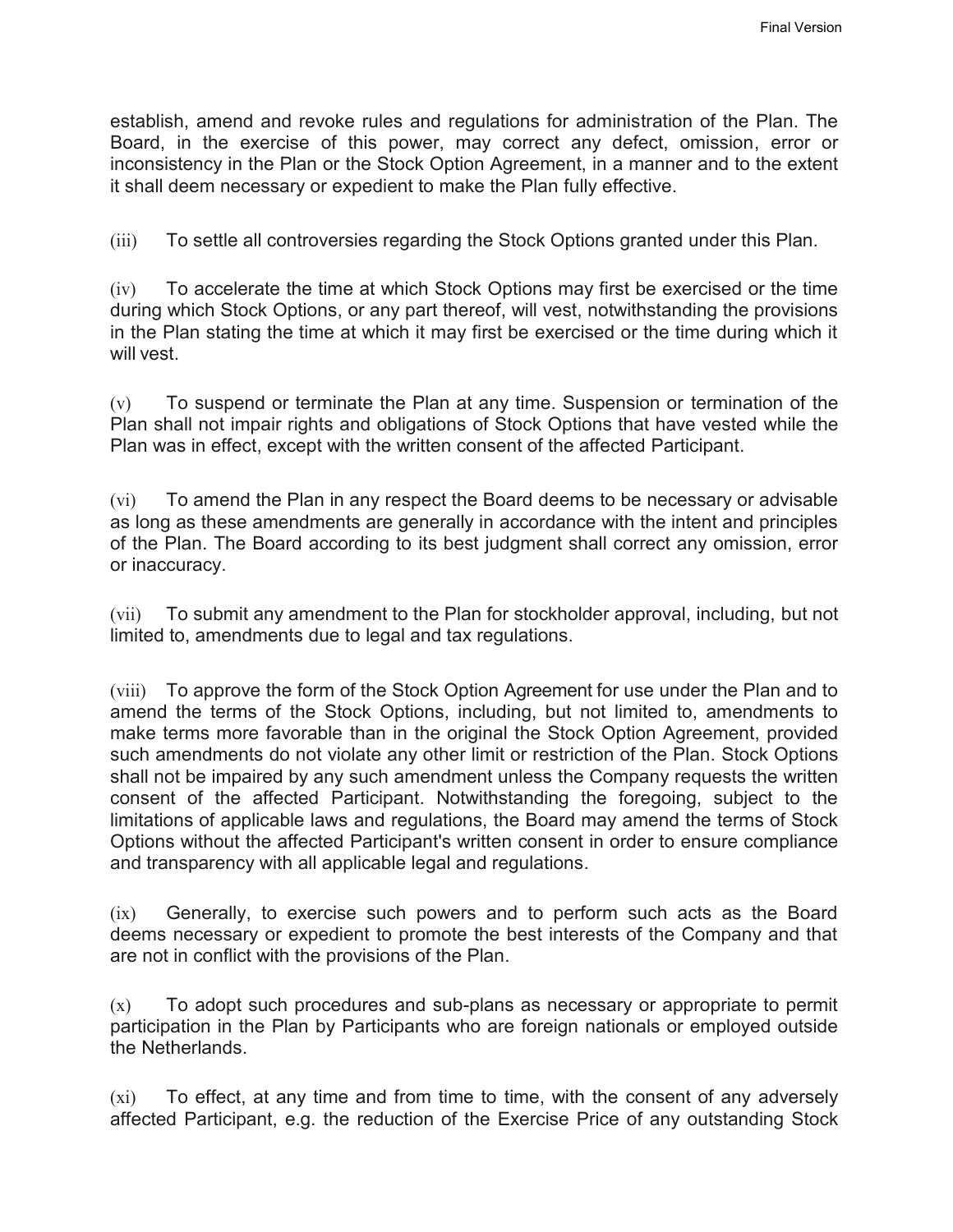Options or the cancellation of any outstanding Stock Options under the Plan, or another grant in substitution.

(xii) The general guideline for the construction, interpretation and execution of this Plan shall be fair and reward all Participants generally equally with the same benefits and obligations. If for whatever reason the stock price of the Company is affected by any Capitalisation Adjustment due to technical external reasons, for example, a share split, material changes in the share policy (Bearer Shares (*aandelen aan toonder*) vs. Registered Shares (*aandelen op naam*), a delisting of the company, merger, contribution in kind, sale, etc., the Company shall seek to grant to affected Participants a modification to the Plan or an equivalent (even accelerated) compensation which shall be favorable and fair to all Participants.

(c) Delegation to Committee. The Board may delegate some or all of the administration of the Plan to a Committee or Committees. If administration of the Plan is delegated to a Committee, the Committee shall have, in connection with the administration of the Plan, the same powers as those of the Board, including the power to delegate to a subcommittee any of the administrative powers the Committee is authorised to exercise (and references in this Plan to the Board shall thereafter be to the Committee or subcommittee), subject, however, that such resolutions, not being inconsistent with the provisions of the Plan, as may be adopted from time to time by the Board. The Board may retain the authority to concurrently administer the Plan with the Committee and may, at any time, revert to the Board some or all of the powers previously delegated.

(d) Delegation to an Officer. The Board may delegate to one or more Officers of the Company the authority to do one or both of the following: (i) designate Officers and Participants (except for members of the Board) of the Company or any of its Subsidiaries to be recipients of Stock Options and the terms thereof, and (ii) determine the number of Stock Options to be granted to such Officers and Participants; provided, however, that the Board resolutions regarding such delegation shall specify the total number of shares of Common Stock that may be subject to the Stock Options granted by such Officer and that such Officer may not grant Stock Options to himself or herself.

(e) Effect of Board's Decision. All determinations, interpretations and constructions made by the Board shall be deemed to be in good faith and not subject to review by any person and shall be final, binding and conclusive on all parties.

 $(f)$  If the Participant is a member of the Board:

(i) The supervisory board of the Company (hereinafter referred to as the "Supervisory Board") will determine (A) which of the members of the Board shall be granted Stock Options; (B) when and how Stock Options shall be granted; (C) the provisions of Stock Options granted, including the time or times when a member of the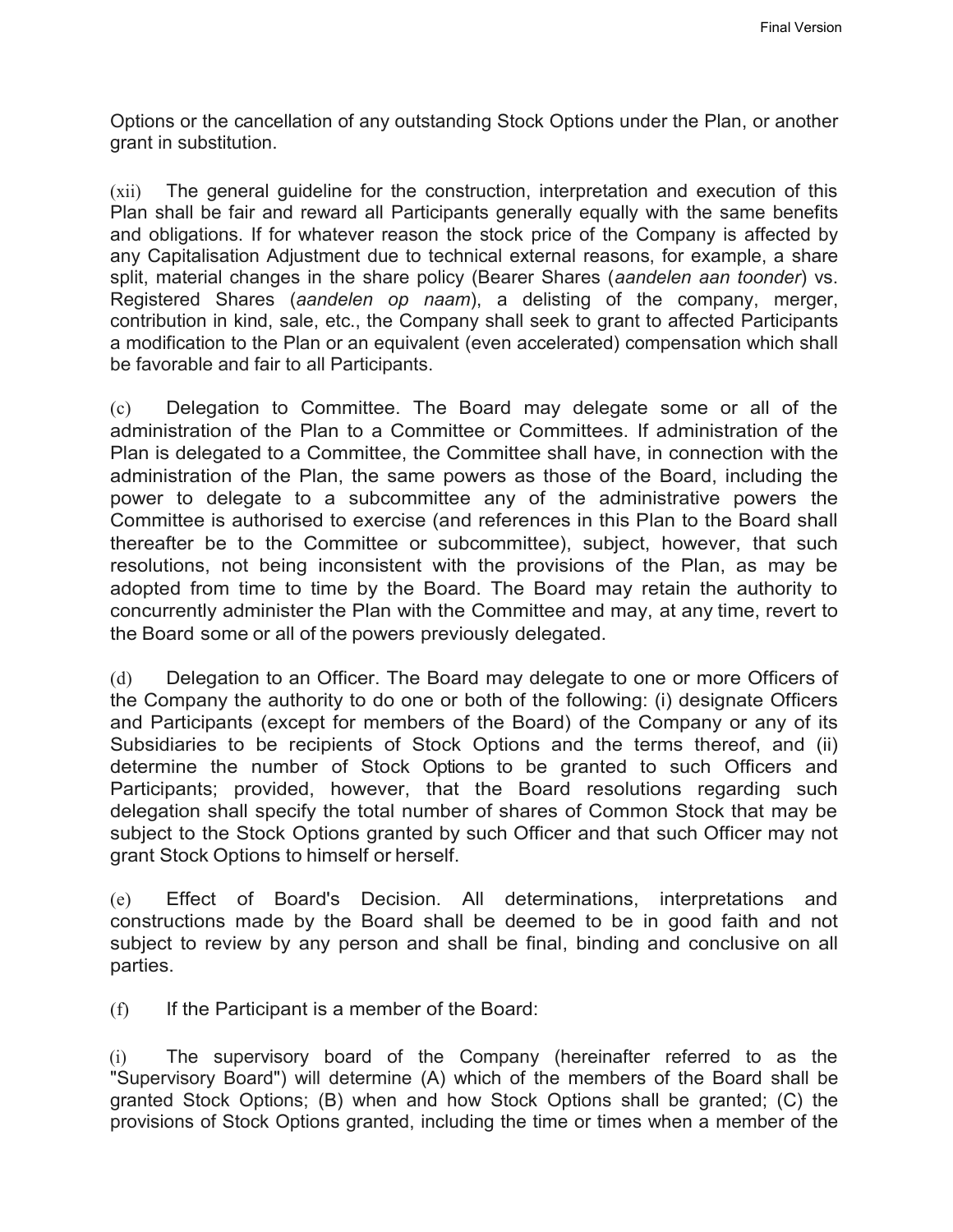Board shall be granted Stock Options and (D) the number of Stock Options, which shall be granted to each member of the Board;

(ii) The Supervisory Board shall submit a proposal in respect of granting Stock Options to members of the Board to the general meeting of the Company for its prior approval, which proposal shall at least state how many Stock Options may be granted to members of the Board and which criteria apply thereto;

(iii) The powers vested in the Board by Section 2(b)(i) through (xii) shall be exercised by the Supervisory Board. Sections 2(c) through (e) shall apply accordingly in such case.

## 3. STOCK OPTIONS SUBJECT TO THE PLAN.

(a) Type of Stock Options. Each Stock Option granted under this Plan gives the Participant the right, but not the obligation, to subscribe one newly issued share of the Company at the Exercise Price as specified herein.

(b) Number of Stock Options. The Company has approved and authorised a capital increase for the issuance of 500,000 new shares of the Company to be available to be granted under the terms of this Stock Option Plan. The Board has the full authority to decide whether any, all or part of the Stock Options shall be granted, subject to Section 2(f).

(c) Allocation of Stock Options. Subject to Section 2(f), the Board has full authority to allocate the Stock Options at its own discretion.

(d) The Board can withdraw Stock Options if Participants fail to comply with the rules of the Plan or if the Participant leaves the Group due to reasons that the Participant is responsible for (e.g. termination (by way of giving notice or else) of the position in the Group by the Participant for reasons other than for cause set by the Company or a Subsidiary, Disability or death of the Participant; termination by the Company for cause set by the Participant before the Stock Options have vested as provided herein. If a Participant acts improperly, illegally or blatantly against the interests of the Company, the Company reserves itself the right to take any legal action against the Participant, and to seek any remedies available under the law, including the repayment of any benefits the Participant may have already received.

(e) Source of Stock Options. This Stock Option Plan is constructed as a capital increase for the issuance of 500,000 new shares of the Company and therefore the relative stake of current shareholders will be diluted proportionally. Throughout the life of the Plan there might be a P&L effect, which will be accounted for in accordance with the applicable local accounting rules and standards for stock option plan compensation in each Subsidiary. On the other hand, when Stock Options have vested and are exercised, there will be a positive cash flow to the Company equivalent to the Exercise Price for each option that is exercised.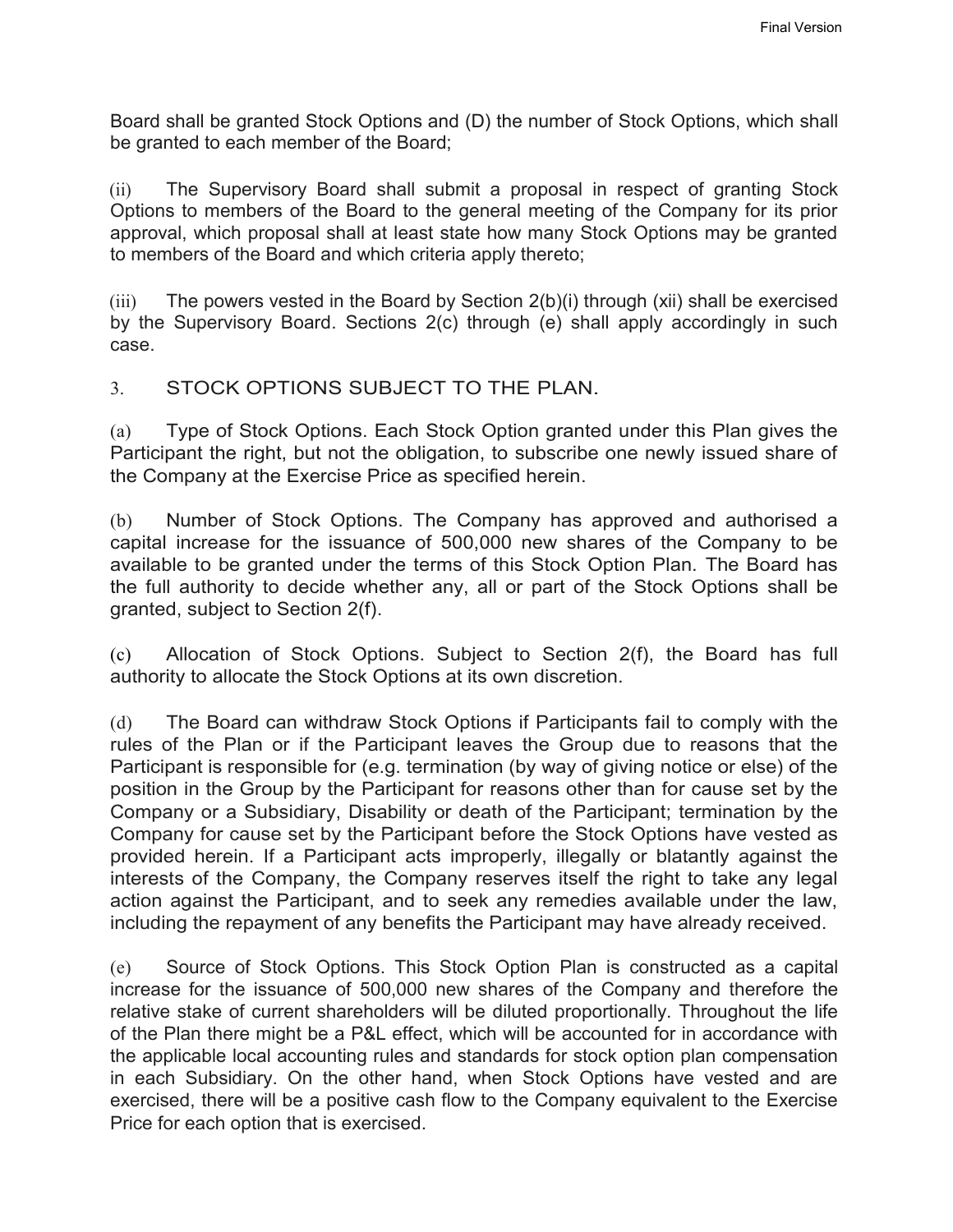#### 4. ELIGIBILITY.

Eligibility for Stock Options. As provided in Section 1(a) herein, Stock Options may be granted only to employees and members of the Board of the Company or employees and members of a management board of a Subsidiary.

#### 5. STOCK OPTION PROVISIONS.

Each Stock Option shall be in such form and shall contain such terms and conditions, as the Board shall deem appropriate.

(a) Vesting and Exercise Period. The Participant's right to exercise the Stock Options shall begin vesting after a period of 2 years, after the date of the grant, of continuous employment with the Group in accordance with the following schedule:

- 50% of the Stock Options granted will vest 2 years after the date of the grant;
- 50% of the Stock Options granted will vest 3 years after the date of the grant;

In any event, any not exercised Stock Options will expire and become null and void after a period of 4 years after the date of the grant.

(b) Exercise Price. The Exercise Price of each Stock Option shall be the closing share price of the Company as quoted on the Frankfurt Stock Exchange on the day of the grant. If this day happens to be a holiday in Frankfurt am Main, the closing share price of the Company as quoted on the Frankfurt Stock Exchange on the immediately preceding business day shall be used.

(c) Exercise of Stock Options. Once the Stock Options have vested, the Participant has the right to exercise in whole or in part the vested Stock Options. To exercise the vested Stock Options, the Participant must notify in writing the person responsible for the Plan and the CFO of the Company and the number of Stock Options to be exercised.

After receiving notification of exercise from the Participant:

(i) The Company will send a written notice to the Participant confirming the exercise of the Stock Options. The relevant number of new shares in the share capital of the Company (hereinafter referred to as the "New Shares") will be issued to the Participant as per the date of the notice referred to in the previous sentence;

(ii) The Company will issue a global share certificate representing the New Shares;

(iii) The Company will assist the Participant to achieve a cashless exercise whereby the Company will sell on behalf of the Participant the New Shares in the open market at the then prevailing share price, hereinafter called the Share Selling Price. This may require the Participant to execute a power of attorney to officially appoint the Company or its duly appointed third party service provider, as an agent to sell the New Shares on behalf of the Participant. The excess of the Share Selling Price over the Exercise Price,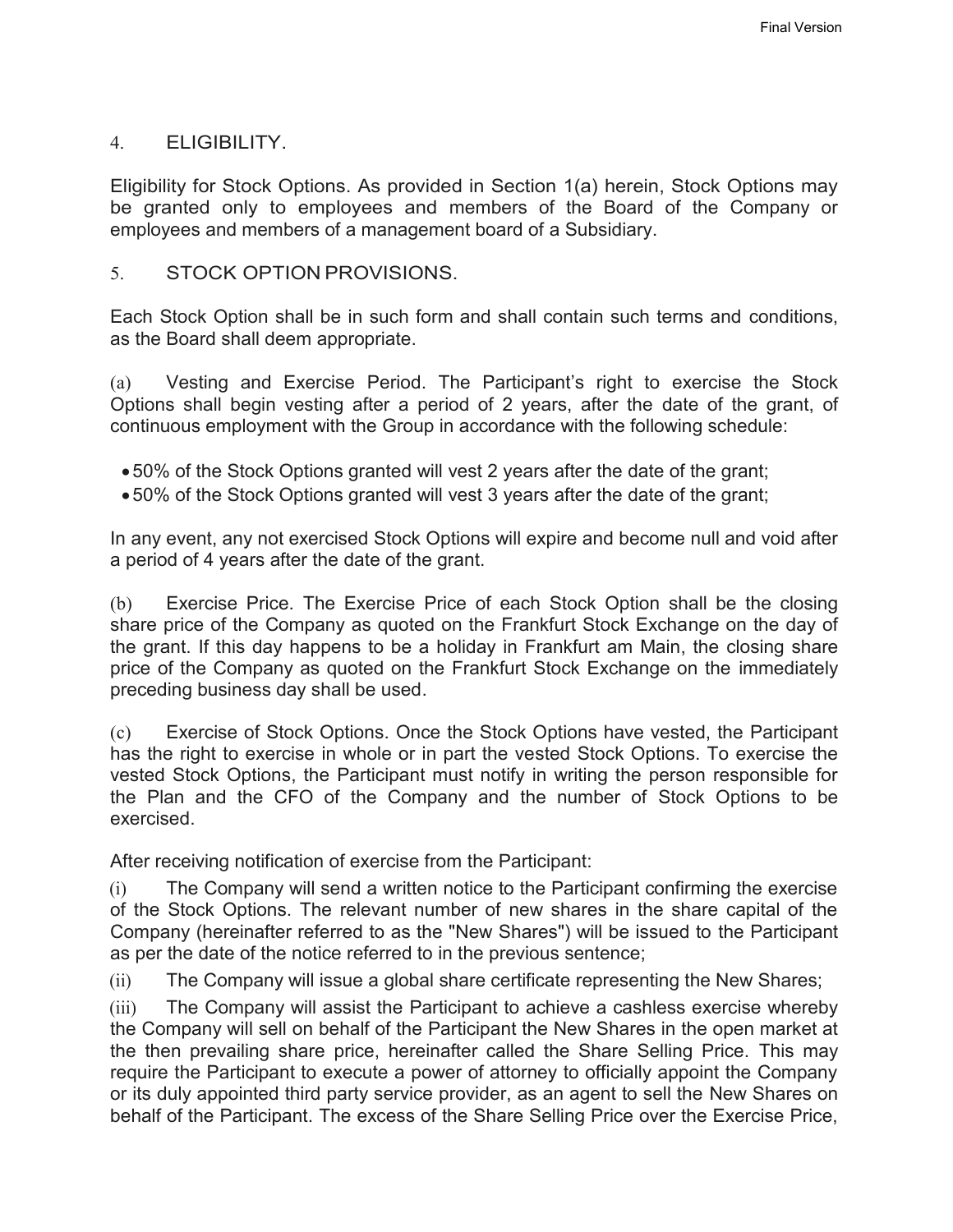less required withholding and/or wage taxes and transaction fees, represent the amount the Participant is entitled to receive. The total amount the Participant is entitled to receive is therefore calculated as follows:

#### (Share Selling Price less Exercise Price) x Number of New Shares sold less withholding and/or wage taxes and transaction fees

After the sale of the New Shares and within a period not exceeding 30 business days, the Company will make payment as calculated above directly to the bank account of the Participant.

(d) General Guidance for the recording of Stock Options. On the day a Participant is granted Stock Options, the responsible person and the CFO of the Company shall record the grant in a file with the following information:

- (i) Name of Participant;
- (ii) Date of grant of Stock Options;
- (iii) Number of Stock Options granted;
- (iv) Exercise Price as defined above (closing share price of the Company as quoted on the Frankfurt Stock Exchange (or Xetra) on the day of the grant);
- (v) Term of the Stock Options: 50% vesting after 2 years and 50% after 3 years after the date of the grant, provided that, after a period of 4 years after the date of the grant, any not exercised Stock Options will be forfeited and become null and void;
- (vi) Signatures of the responsible person and the CFO (4-eye principle control)

(e) General Guidance for the agreement between the Company and the Participant with regard to the Stock Options. On the day a Participant is granted Stock Options, a Stock Option Agreement will be entered into between the Company and the Participant. The Stock Option Agreement as attached herein which will contain the following information:

- $(i)$  Items under Section 5(d) (i) through  $(v)$ .
- (ii) Payment Terms. After receiving notification of exercise from the Participant, the Company will assist the Participant to achieve a cashless exercise whereby the Company will sell on behalf of the Participant the newly created shares in the open market at the then prevailing share price. After the sale of the shares and within a period not exceeding 30 business days, the Company will make payment of the amount due to the Participant as determined in Section 5(c) above.
- (iii) Power of Attorney. The Participant's power of attorney to officially appoint the Company or its duly appointed third party service provider, as an agent to sell the shares on behalf of the Participant or an obligation to deliver such power of attorney upon the exercise of the Stock Options.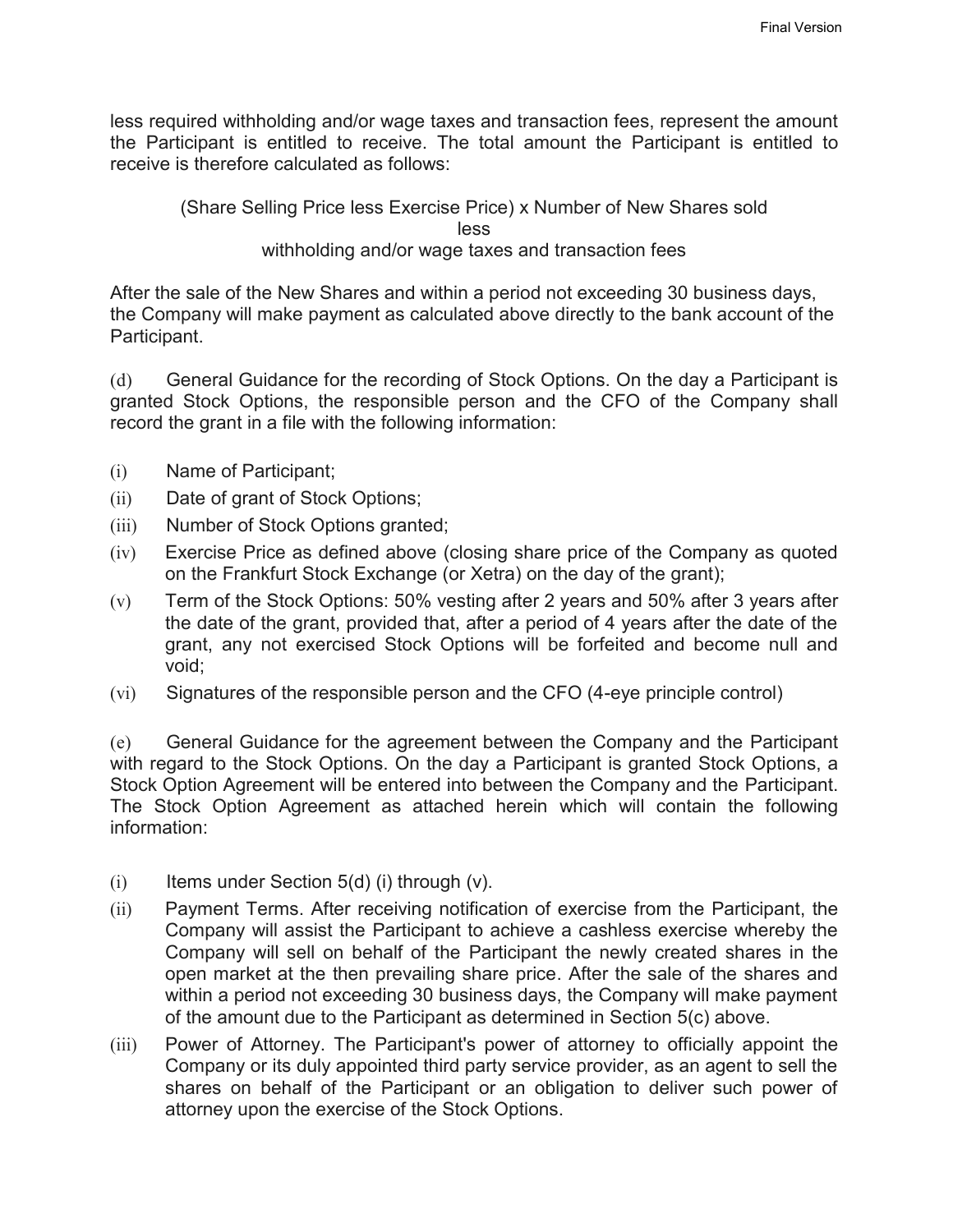- (iv) Prerequisite for execution of Stock Options. The Participant can only exercise the Stock Options and receive payment therefrom after the Stock Options have vested in accordance with Section 5(a) above.
- (v) Black-Out Periods. Participants who are granted Stock Options often have access to material confidential information. To reduce the risk of unintentional insider trading, the Company can temporarily suspend the right to exercise Stock Options during "Black-Out Periods", which are the Closed Periods as defined in the Company's insider trading policy. Additionally, the Company may impose a Black-Out Period in response to major events, such as mergers or acquisitions. The Company will publish the dates of the Black-Out Periods during which the Participant will not be able to exercise Stock Options.
- (vi) Death of Participant. If the Participant deceases after 2 years of continuous employment with the Company but prior to the exercise of the Stock Options, the right to exercise the Stock Options passes on to the Participant's heir(s) and any payment will be made to the Participant's heir(s).
- 6. DUTIES OF THE COMPANY.
- (a) Accounting. In accordance with applicable local accounting rules and standards for stock option plan compensation, the Company is responsible to make proper accounting entries each year in the books of the Company and/or of the affected Subsidiaries.
- (b) Notification to Authorities. The Company is responsible to notify all relevant government bodies and regulatory agencies and file all required documents to ensure compliance with all applicable laws and regulations with respect to stock option plan compensation wherever the Company is required to do so.
- 7. MISCELLANEOUS.

(a) Adjustments upon changes in the capital structure of the Company. In the event of any transaction affecting the capital structure of the Company, such as, but not limited to, capital increase, share split, merger, acquisition, etc., the Company is required to adjust the terms of the Stock Option Plan in a manner which is fair and appropriate for all parties, including the Company and the Participants.

(b) In the event of dissolution, liquidation or withdrawal of the shares of the Company from the Frankfurt Stock Exchange, the Company shall take adequate measures to fairly offset or compensate all affected Participants from any unforeseen negative impact.

(c) Change in Control. Stock Options may be subject to additional acceleration of vesting and exercisability upon or after a Change in Control as may be provided in the Stock Option Agreement or as may be provided in any other written agreement between the Company or any Subsidiary and the Participant. However, in the absence of such provision or new written agreement, no such acceleration shall occur.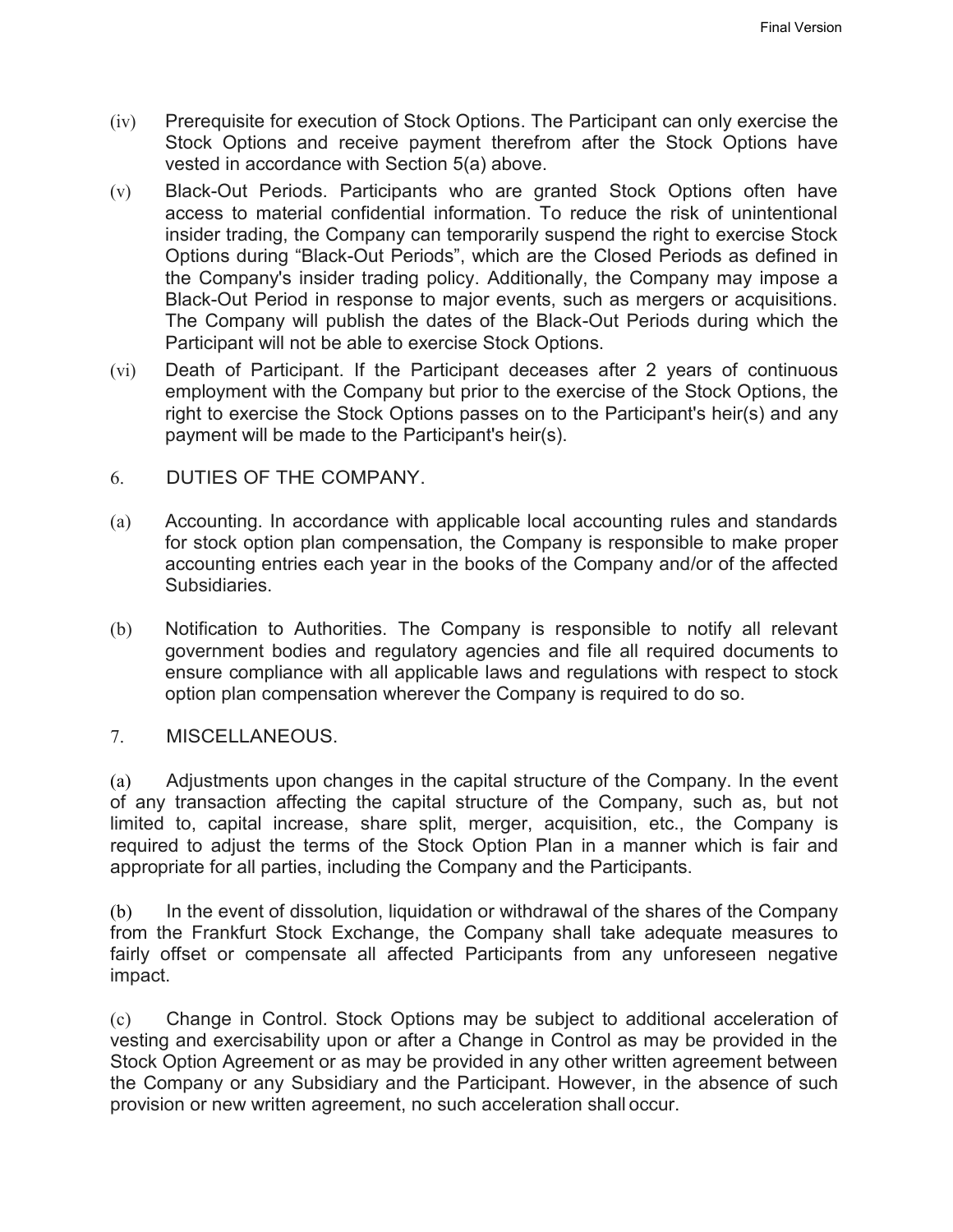### 8. TERMINATION OR SUSPENSION OF THE PLAN.

(a) Plan Term. Unless sooner terminated by the Board pursuant to Section 2 (v), the Plan shall automatically terminate on December 31, 2022. No Stock Options may be granted under the Plan while the Plan is suspended or after it is terminated.

(b) No Impairment of Rights. Suspension or termination of the Plan shall not impair any rights acquired or obligations created while the Plan was still in effect, except with the written consent ofthe affected Participant.

### 9. EFFECTIVE DATE OF PLAN.

This Plan shall become effective on the Effective Date as provided herein.

10. CHOICE OF LAW.

This Plan shall be governed by the laws of the Netherlands.

#### 11. DEFINITIONS.

As used in the Plan, the following definitions shall apply to the capitalised terms indicated below:

(a) *"Board"* means the Management Board of the Company.

(b) *"Capitalisation Adjustment"* means any change that is made in, or other events that occur with respect to, the Common Stock subject to the Plan after the Effective Date without the receipt of consideration by the Company (through merger, consolidation, reorganisation, recapitalisation, reincorporation, stock dividend, dividend in property other than cash, stock split, liquidating dividend, combination of shares, exchange of shares, change in corporate structure.

(c) *"Change in Control'* means the occurrence, in a single transaction or in a series of related transactions, of any single party or a related group of parties become the owner, directly or indirectly, of the share capital of the Company representing more than fifty percent (50%) of the combined voting power of the Company's then-outstanding share capital other than by virtue of a merger, consolidation or similar transaction.

(d) *"Committee"* means a committee of two (2) or more Directors to whom authority has been delegated by the Board in accordance with Section 2(c).

(e) *"Common Stock"* means the common stock of the Company.

(f) *"Company"* means Shop Apotheke Europe N.V., a Dutch corporation.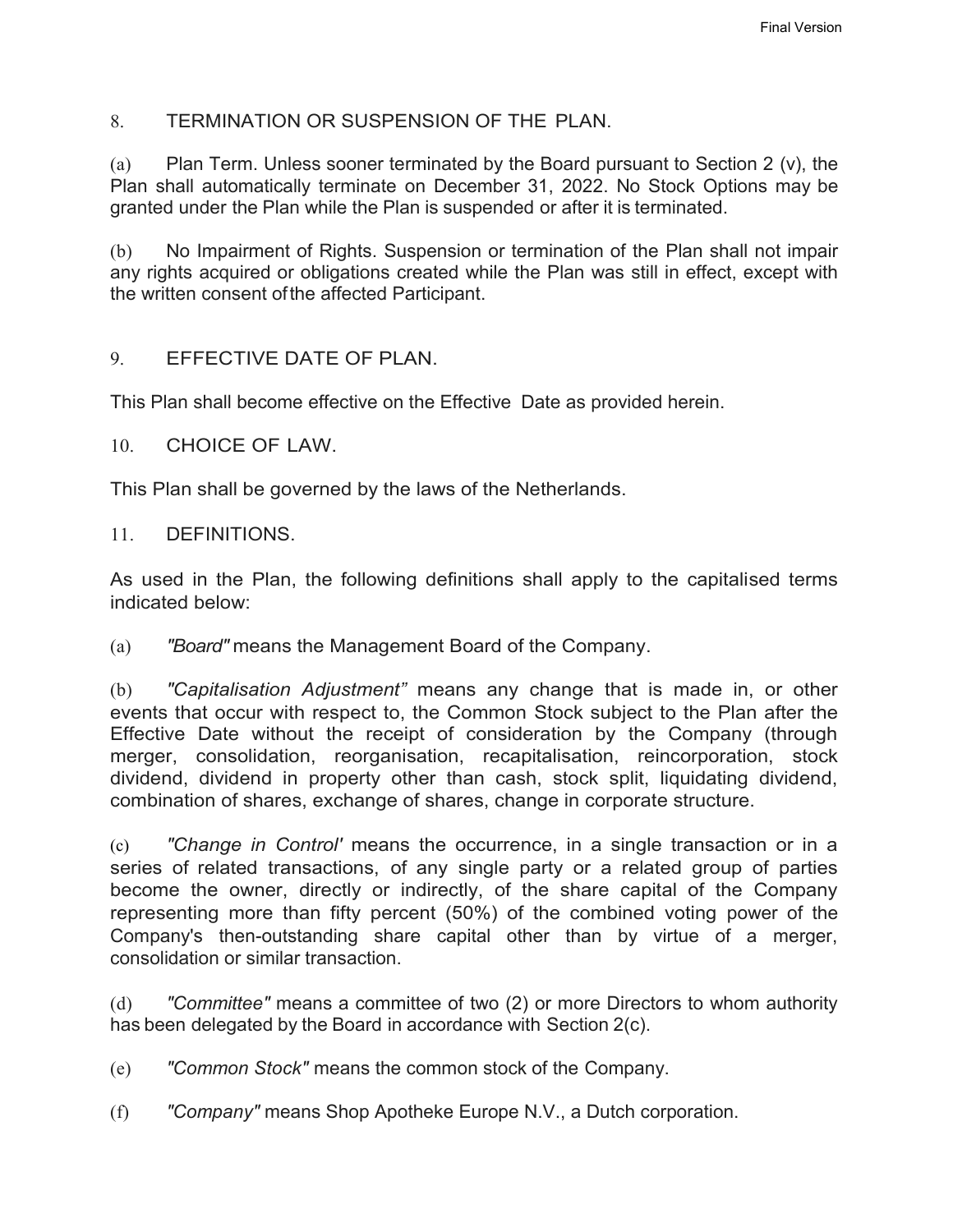(g) *"Continuous Service"* means that the Participant's service with the Group, whether as an Employee or Director is not interrupted or terminated. A change in the capacity in which the Participant renders service to the Group as an Employee or Director or a change in the Entity for which the Participant renders such service, provided that there is no interruption or termination of the Participant's service with the Group, shall not terminate a Participant's Continuous Service; provided, however, if the Entity for which a Participant is rendering service ceases to qualify a Subsidiary, as determined by the Board in its sole discretion, such Participant's Continuous Service shall be considered to have terminated on the date such Entity ceases to qualify as a Subsidiary. A change in status from an Employee of the Group to a Director (and vice versa) shall not constitute an interruption of Continuous Service. To the extent permitted by law, the Board or the chief executive officer of the Company (or in case the Participant is a member of the Board: the Supervisory Board or its Chairman), in that party's sole discretion, may determine whether Continuous Service shall be considered interrupted in the case of any leave of absence approved by that party, including sick leave, military leave or any other personal leave. Notwithstanding the foregoing, a leave of absence shall be treated as Continuous Service for purposes of vesting only to such extent as may be provided in the Company's leave of absence policy, in the written terms of any leave of absence agreement or policy applicable to the Participant, or as otherwise required by law.

(h) *"Corporate Transaction"* means the occurrence, in a single transaction or in a series of related transactions, of any one or more of the following events:

(i) the consummation of a sale or other disposition of all or substantially all, as determined by the Board in its sole discretion, of the consolidated assets of the Company and its Subsidiaries;

 $(i)$  the consummation of a sale or other disposition of at least ninety percent (90%) of the outstanding securities of the Company;

(iii) the consummation of a merger, consolidation or similar transaction following which the Company is not the surviving corporation; or

(iv) the consummation of a merger, consolidation or similar transaction following which the Company is the surviving corporation but the Common Stock outstanding immediately preceding the merger, consolidation or similar transaction is converted or exchanged by virtue of the merger, consolidation or similar transaction into other property, whether in the form of securities, cash or otherwise.

(i) *"Director"* means a member of the Board.

(j) *"Disability"* means the inability of a Participant to engage in any substantially gainful activity by reason of any medically determinable physical or mental impairment which can be expected to result in death or which has lasted or can be expected to last for a continuous period of not less than twelve (12) months, and shall be determined by the Board (or in case the Participant is a member of the